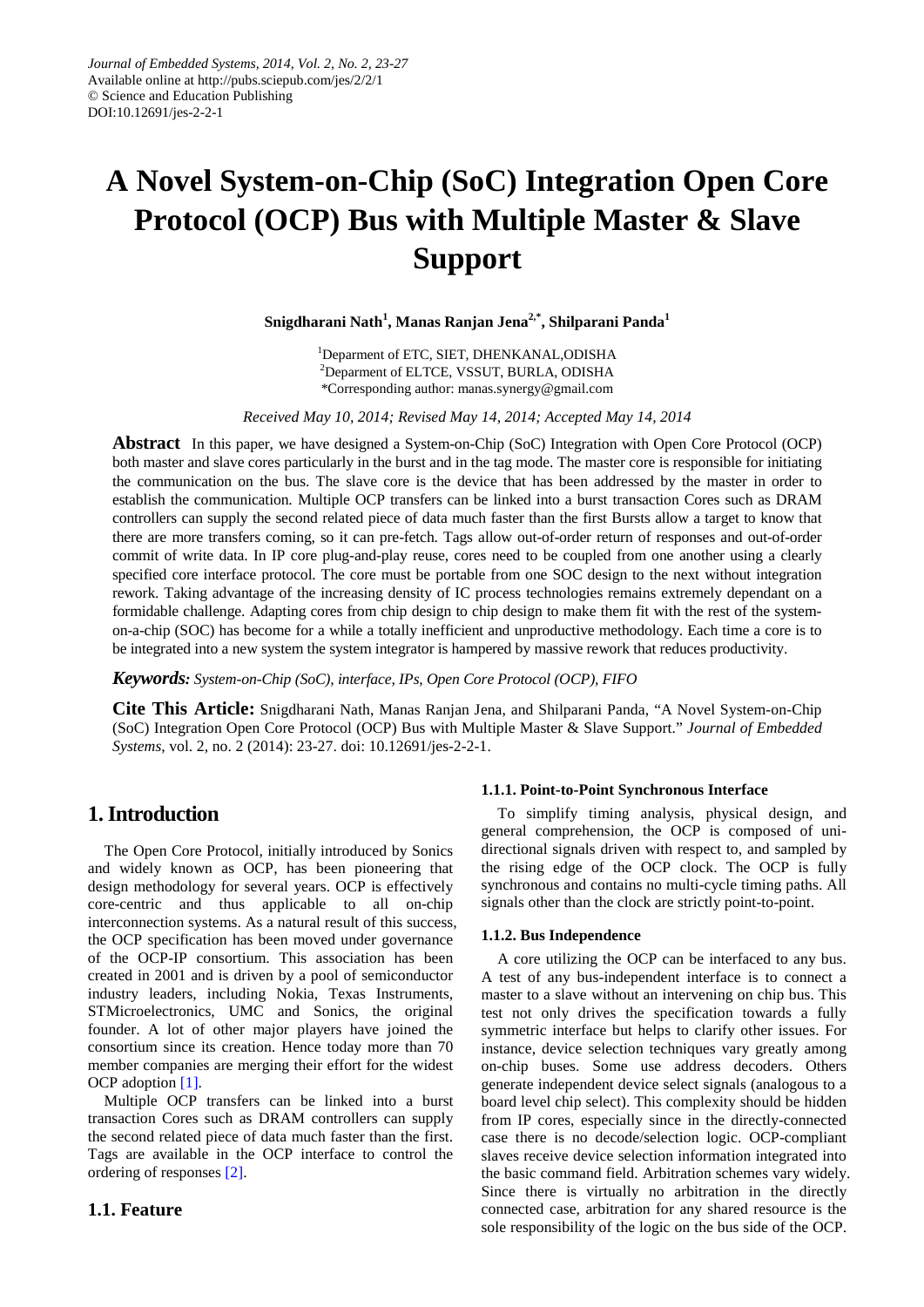This permits OCP compliant masters to pass a command field across the OCP that the bus interface logic converts into an arbitration request sequence [\[3\].](#page-4-2)

The continuous innovation of semiconductor technology enables more complex System-on-Chip (SoC) designs. Tens, even hundreds of intellectual properties (IPs) are integrated into an SoC to provide various functions, including communications, networking, multimedia, storage, etc. An increasing number of electronic devices such as mobile phones, digital media players, digital TVs, are designed and manufactured using SoCs. The usually short market life cycle of these electronic devices, however, does not allow a long schedule for chip designers to integrate a such complex SoC [\[4\].](#page-4-3)

## **1.2. Open Core Protocol**

The OCP defines a point-to-point interface between two communicating entities such as IP cores and bus interface modules (bus wrappers). One entity acts as the master of the OCP instance, and the other as the slave. Only the master can present commands and is the controlling entity. The slave responds to commands presented to it, either by accepting data from the master, or presenting data to the master. For two entities to communicate in a peer-to-peer fashion, there need to be two instances of the OCP connecting them - one where the first entity is a master, and one where the first entity is a slave [\[5\].](#page-4-4)



**Figure 1.1.** OCP Instances

## **2.Implementation & Verification**

### **2.1. Block Diagram**

Figure 2.1 shows the system block diagram. It shows how input is OCP interfaced with the memory. Here the data from the test bench is communicated through OCP interface towards destination. The destination is a RAM(Random Access Memory). The asynchronous FIFO will act as a buffer between OCP interface & memory.



**Figure 2.1.** Block Diagram

## **2.1.1. OCP Interface**

#### **2.1.1.1. Sequential Master**

The first example is a medium-throughput, highfrequency master design. To achieve high frequency, the implementation is a completely sequential (that is, Moore state machine) design.



**Figure 2.2.** State Diagram of OCP Master

Since this is a Moore state machine, the outputs are only a function of the current state. The master cannot begin a request phase by asserting MCmd until it has entered a requesting state (either write or read), based upon the WrReq and RdReq inputs. In the requesting states, the master begins a request phase that continues until the slave asserts SCmd Accept. At this point (this example assumes write posting with no response on writes), a Write command is complete, so the master transitions back to the idle state. In case of a Read command, the next state is dependent upon whether the slave has begun the response phase or not.

Since MResp Accept is not enabled in this example, the response phase always ends in the cycle it begins, so the master may transition back to the idle state if SResp is asserted. If the response phase has not begun, then the next state is wait resp, where the master waits until the response phase begins. The maximum throughput of this design is one transfer every other cycle, since each transfer ends with at least one cycle of idle. The designer could improve the throughput (given a cooperative slave) by adding the state transitions marked with dashed lines. This would skip the idle state when there are more pending transfers by initiating a new request phase on the cycle after the previous request or response phase. Also, the Moore state machine adds up to a cycle of latency onto the idle to request transition, depending on the arrival time of WrReq and RdReq. The benefits of this design style include very simple timing, since the master request phase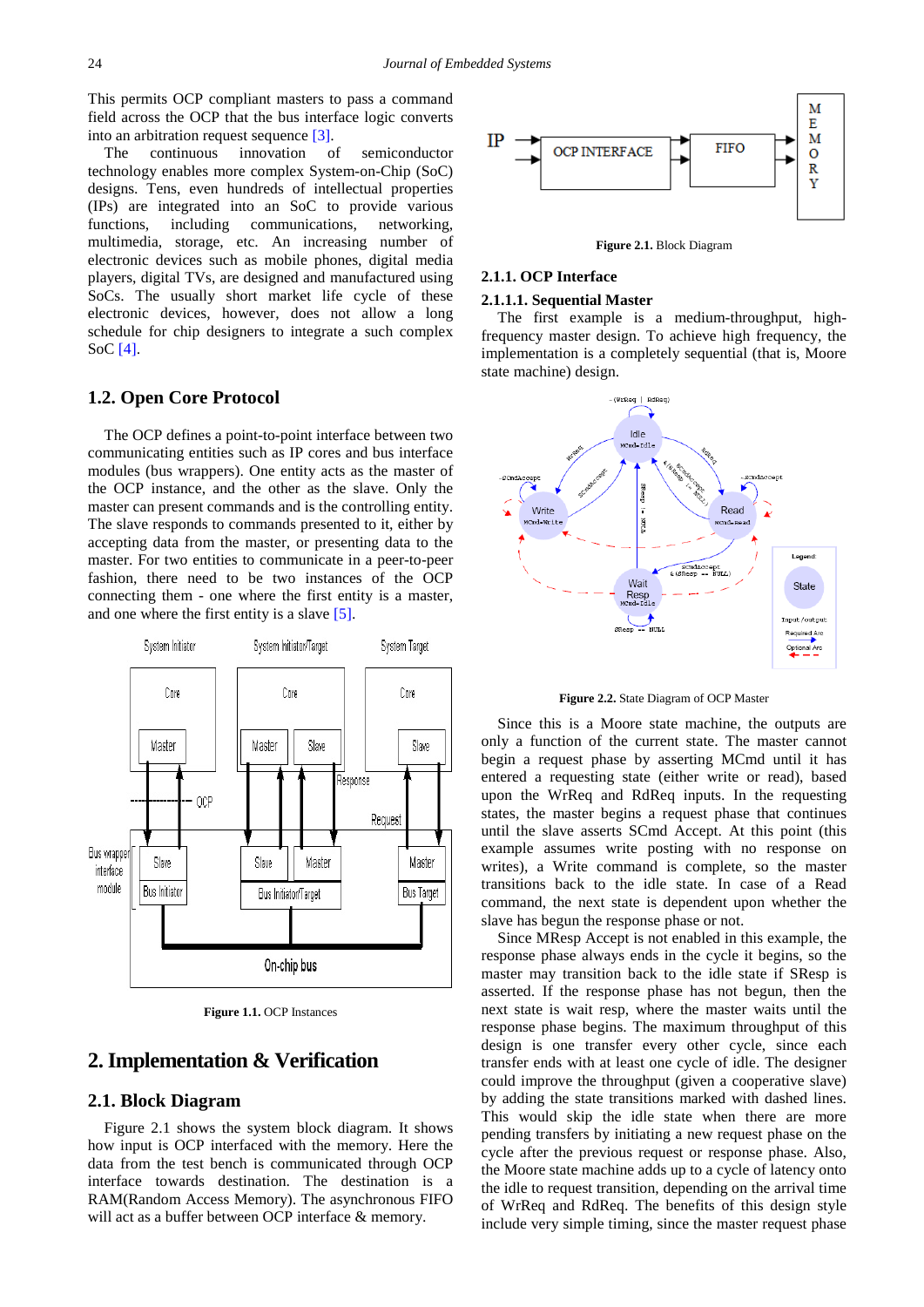outputs deliver a full cycle of setup time, and minimal logic depth associated with Sresp [\[6\].](#page-4-5)

### **2.1.1.2. Sequential Slave**

An analogous design point on the slave side is shown in Figure 2.3. This slave's OCP logic is a Moore state machine. The slave is capable of servicing an OCP read with one Clk cycle latency. On an OCP write, the slave needs the master to hold MData and the associated control fields steady for a complete cycle so the slave's write pulse generator will store the desired data into the desired location. The state machine reacts only to the OCP (the internal operation of the slave never prevents it from servicing a request), and the only non-OCP output of the state machine is the enable (WE) for the write pulse generator [\[7\].](#page-4-6)



**Figure 2.3.** State Machine of OCP Slave

The state machine begins in an idle state, where it deasserts Scmd Accept and SResp. When it detects the start of a request phase, it transitions to either a read or a write state, based upon MCmd. Since the slave will always complete its task in one cycle, both active states end the request phase (by asserting SCmd Accept), and the read state also begins the response phase. Since Mresp Accept is not enabled in this example, the response phase will end in the same cycle it begins. Writes without responses are assumed so SResp is NULL during the write state. Finally, the state machine triggers the write pulse generator in its write state, since the request phase outputs of the master will be held steady until the state machine transitions back

to idle. Since the outputs depend upon the state machine, the sequential OCP slave has attractive timing properties. It will operate at very high frequencies (providing the internal logic of the slave an run that quickly). This state machine can be extended to accommodate slaves with internal latency of more than one cycle by adding a counting state between idle and one or both of the active states [\[8\].](#page-4-7)

#### **2.1.2. Asynchronous FIFO**

An asynchronous FIFO refers to a FIFO design where data values are written to a FIFO buffer from one clock domain and the data values are read from the same FIFO buffer from another clock domain, where the two clock domains are asynchronous to each other. Asynchronous FIFOs are used to safely pass data from one clock domain to another clock domain.

The write pointer always points to the next word to be written; therefore, on reset, both pointers are set to zero, which also happens to be the next FIFO word location to be written. On a FIFO-write operation, the memory location that is pointed to by the write pointer is written, and then the write pointer is incremented to point to the next location to be written. Similarly, the read pointer always points to the current FIFO word to be read. Again on reset, both pointers are reset to zero, the FIFO is empty and the read pointer is pointing to invalid data (because the FIFO is empty and the empty flag is asserted). As soon as the first data word is written to the FIFO, the write pointer increments, the empty flag is cleared, and the read pointer that is still addressing the contents of the first FIFO memory word, immediately drives that first valid word onto the FIFO data output port, to be read by the receiver logic. The fact that the read pointer is always pointing to the next FIFO word to be read means that the receiver logic does not have to use two clock periods to read the data word. If the receiver first had to increment the read pointer before reading a FIFO data word, the receiver would clock once to output the data word from the FIFO, and clock a second time to capture the data word into the receiver. That would be needlessly inefficient. The FIFO is empty when the read and write pointers are both equal. This condition happens when both pointers are reset to zero during a reset operation, or when the read pointer catches up to the write pointer, having read the last word from the FIF[O\[9\].](#page-4-8)



**Figure 3.1.** Simulation result of Burst Operation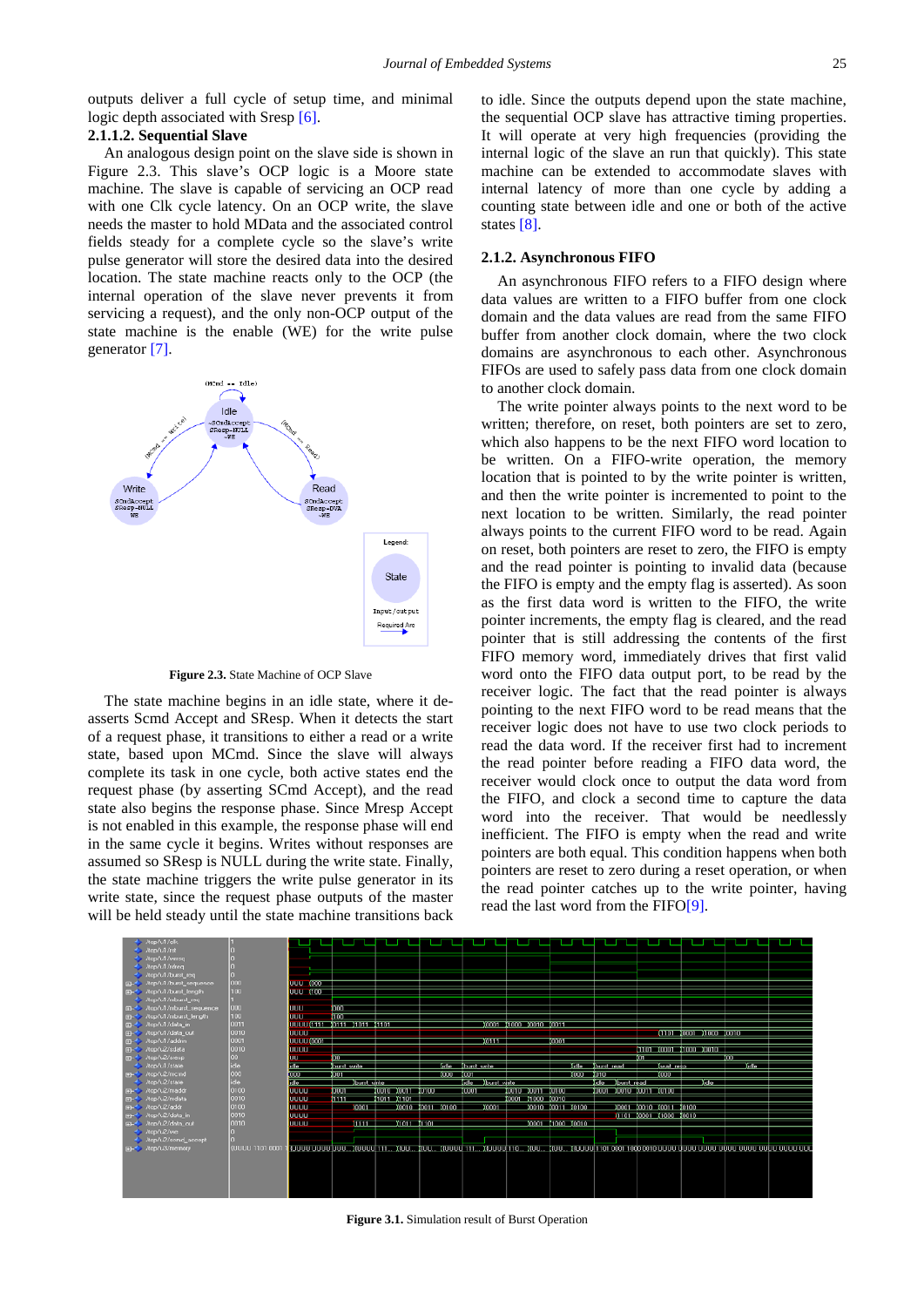A FIFO is full when the pointers are again equal, that is, when the write pointer has wrapped around and caught up to the read pointer. This is a problem. The FIFO is either empty or full when the pointers are equal. One design technique used to distinguish between full and empty is to add an extra bit to each pointer. When the write pointer increments past the final FIFO address, the write pointer will increment the unused MSB while setting the rest of the bits back to zero as shown in Figure 3.1 (the FIFO has wrapped and toggled the pointer MSB). The same is done with the read pointer. If the MSBs of the two pointers are different, it means that the write pointer has wrapped one more time that the read pointer. If the MSBs of the two

pointers are the same, it means that both pointers have wrapped the same number of times [\[10\].](#page-4-9)

## **3. Simulation Results & Analysis**

The model is designed using VHDL code & simulated using Xilinx 11.1i. Figure 3.1 shows OCP burst mode operation which indicates simplified timing analysis that is useful for physical design. Figure 3.2 shows OCP tag mode operation which indicates reduced clock period which enhances speed of data transfer. Figure 3.3 shows asynchronous FIFO operation which indicates fastest data operation compared to above two cases.



**Figure 3.2.** Simulation result of Tag Operation



**Figure 3.3.** Simulation result of FIFO

# **4. Conclusion**

The design of a large scale SoC is becoming challenging not only due to its complexity, but also the use of a large amount of IPs. A consensus interface standard for IP cores is becoming important and even inevitable for a successful SoC design. OCP, with its openness, collaborative, not-for-profit nature, and inherent large industry member base, is quickly becoming a feasible and preferable solution over a close or an inhouse standard.

This paper presents the concepts behind the Open Core Protocol, a core interface aimed at capturing all of a core's system communication needs, allowing the core to be decoupled from the on-chip interconnect system. The Open Core Protocol is a simple synchronous, point-topoint interface between a core and the rest of the system. It is scalable and configurable to match the communication requirements associated with different IP cores.